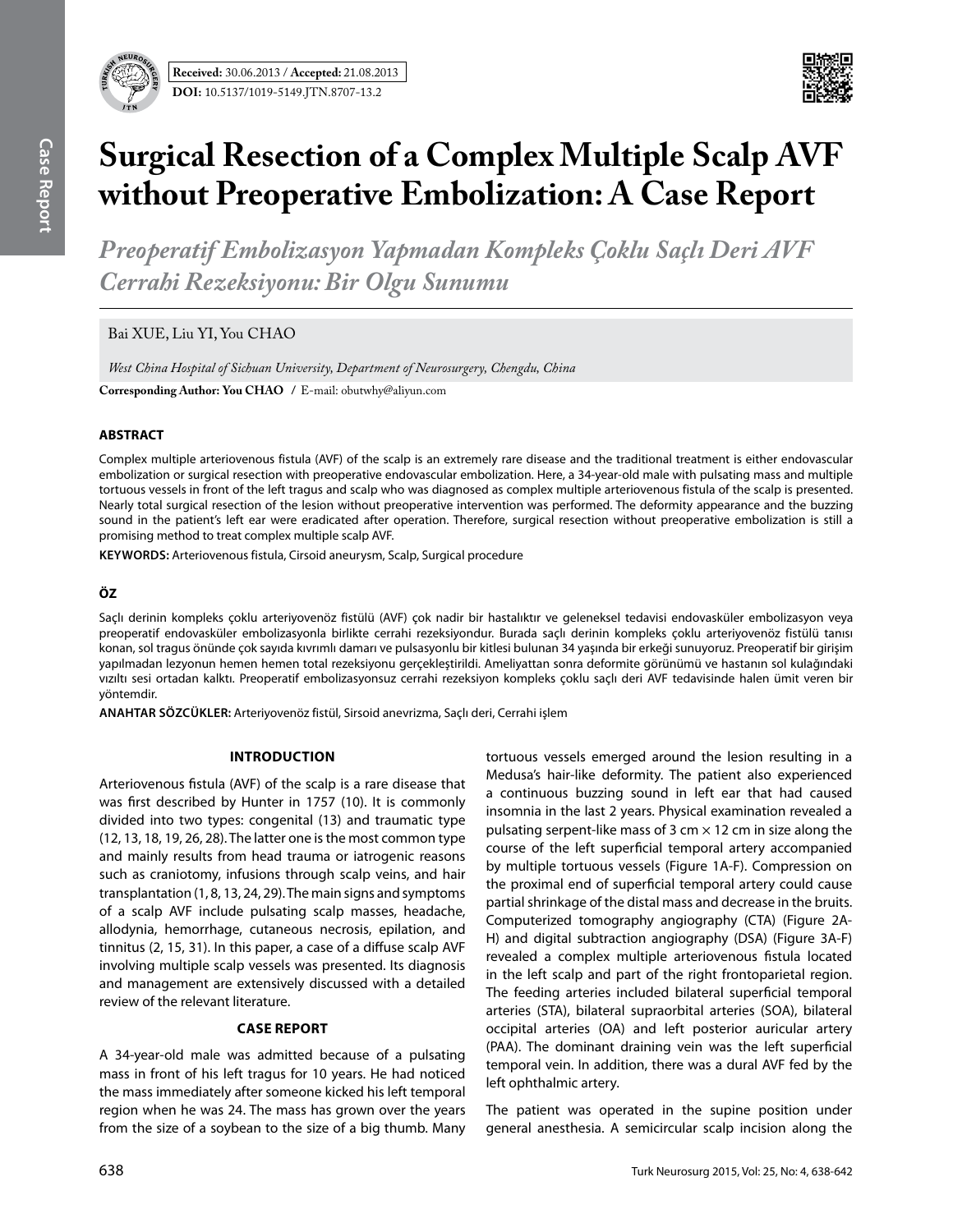

Figure 1: A, B) show the serpent-like mass and extensive tortuous vessels in scalp. C, D) show the well-designed scalp incision. **E, F)** show the improved appearance without scalp necrosis 10 days after surgery.



**Figure 2: A, B, C, G)** CTA shows the angioarchitecture of the AVF. **D, E, F, H)** CTA performed 2 days after surgery shows nearly total resection of the AVF. (Arrows indicate the left STA).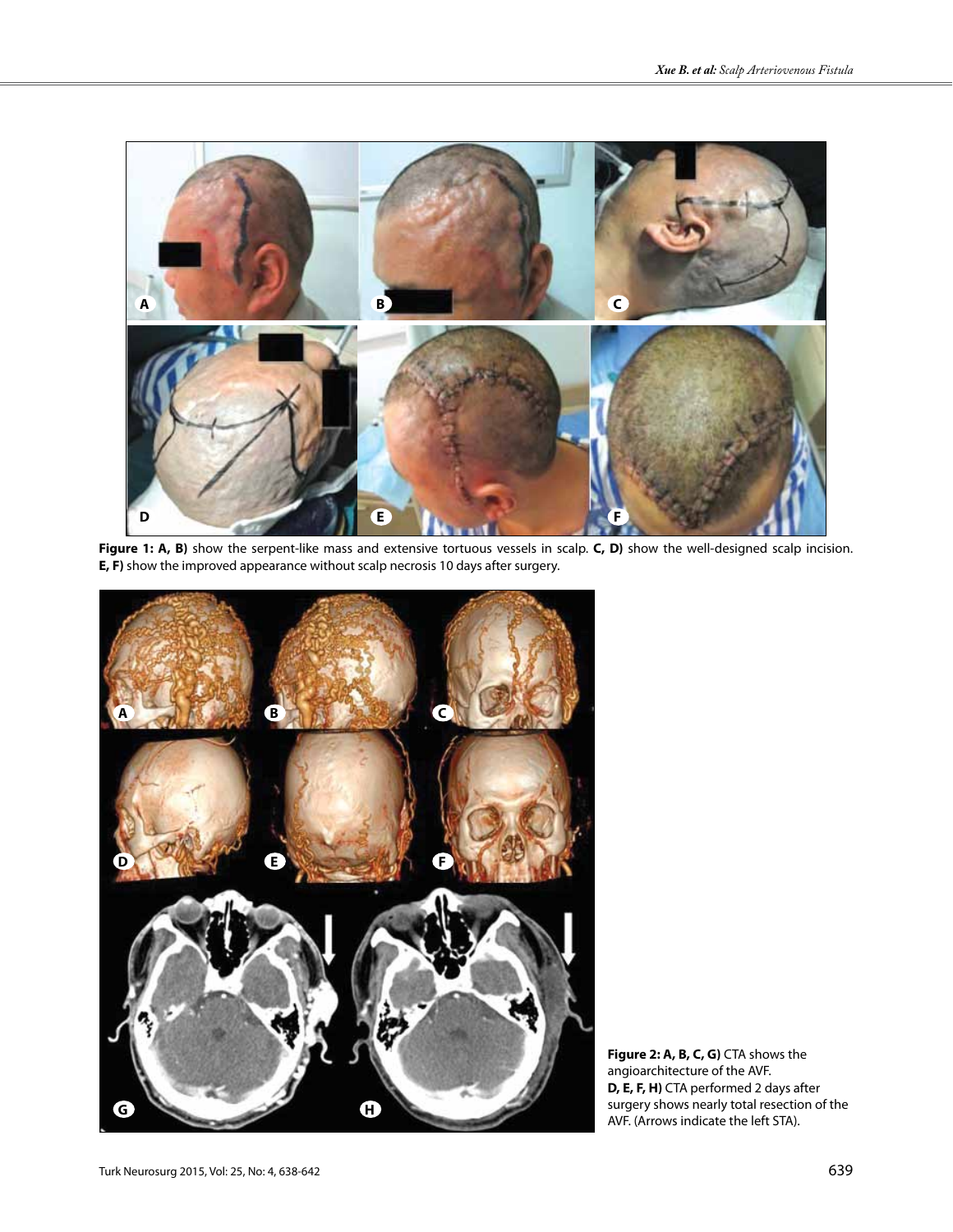

**Figure 3: A-D)** DSA shows the angioarchitecture of the AVF. **E, F)** DSA performed 11 days after surgery shows nearly total resection of the AVF except the residual feeding arteries from the OA.



**Figure 4:** Arrow indicates tortuous dilated draining veins in the left scalp along the course of left STA.

left STA and an adjuvant scalp incision along the left OA were made (Figure 1A-F). When we cut open the scalp, we found abundant huge tortuous dilated venous plexuses located between the periosteum and galea aponeurotica (Figure 4). The feeding arteries ran in the deep region of the draining veins and were relatively smaller than them. We ligated or coagulated and cut the feeding arteries and draining veins. Then, the flap was sutured in the standard fashion (Figure 1A-F). The total blood loss was 67 ml. Histopathology of the lesion demonstrated an arteriovenous fistula. The patient did not hear any buzzing sound after surgery, and the protuberances in the scalp disappeared (Figure 1A-F). Postoperative CTA and DSA (Figure 2A-H, 3A-F) showed nearly total resection of the AVF except the residual feeding arteries from the OA. It was interesting in our case that although we did not deal with the dural AVF because of the patient's rejection, postoperative DSA did not show the lesion any more (Figure 3A-F).

### **Discussion**

Scalp arteriovenous fistulas are rare lesions that mainly develop due to head trauma. STA is one of the most common vessels involved because of its long and relatively superficial course in the scalp (17, 21). Once the STA is injured, an abnormal communication between arteries and veins would appear. This lesion would receive more blood volume from the abundant collaterals in the scalp, resulting in a progressive venous dilation (11). Eventually, the remarkable tortuous subcutaneous vessels can create a severe scalp and facial cosmetic deformity. Some patients may suffer from murmurs, trembling and headache that can be debilitating and annoying. However, this condition is not life-threatening (4).

The diagnosis of a scalp AVF is based on a pulsating mass in the scalp with bruit and thrill, and a typical AVF manifestation in DSA. The indications for the treatment are cosmetic deformity, tinnitus, pain, skin erosion with the possibility of rupture in the lesion, and high-output cardiac failure resulting from arteriovenous shunt.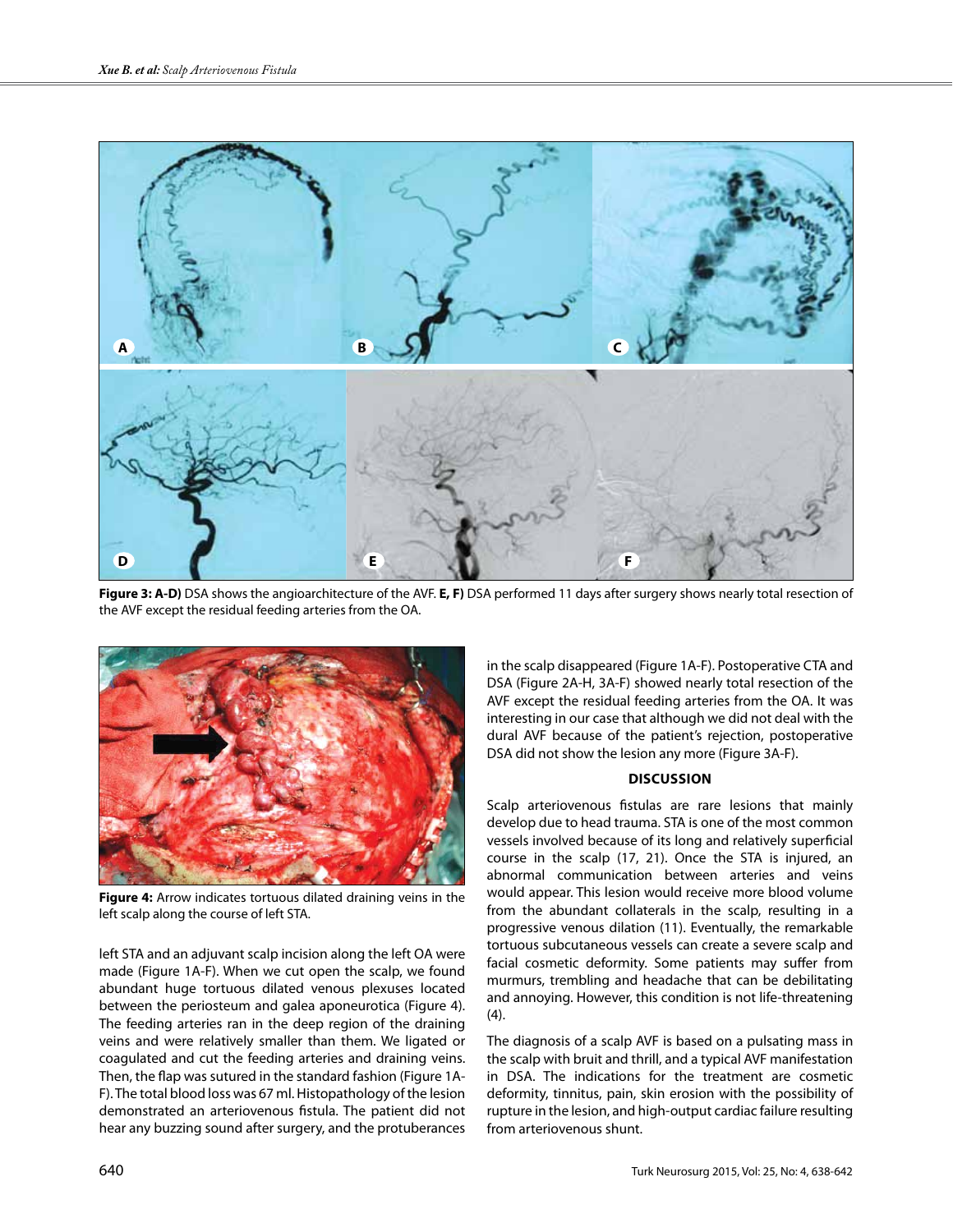|                                                            | Number of Cases | Cure | <b>Unsuccessful or</b><br><b>Recurrence</b> | <b>Complication</b> |
|------------------------------------------------------------|-----------------|------|---------------------------------------------|---------------------|
| <b>Endovascular Embolization</b>                           | 29              | 26   |                                             |                     |
| <b>Surgical Resection</b>                                  | 65              | 65   |                                             |                     |
| Surgical Resection and<br><b>Endovascular Embolization</b> |                 |      |                                             |                     |
| <b>Conservative Treatment</b>                              |                 |      |                                             |                     |

**Table I:** Treatment of Scalp AVFs in the Last 20 Years from the Literature

The treatment of a scalp AVF usually includes endovascular embolization by itself or combined with surgical resection (Table I) (3, 5, 6, 7, 9, 11-16, 19-21, 23, 25, 27, 30- 34). In our reviewed literature, the common treatment of a complex multiple AVF is either endovascular embolization or surgical resection with preoperative endovascular embolization. Embolization is a less aggressive method and consists of injecting a liquid agent or placing a solid emboli at the junction of the feeding artery and the draining vein (4, 33). However, Luessenhop found that the risk of recurrence after embolization was high as this method could not deal with all the pericranial vessels (22). Moreover, there are many other complications after embolization such as the pain at the fistula site, tenderness and hyperemia over the skin, necrosis over the lesion, escape of the embolic material to the circulation, and permanent patchy hair loss that may not improve and lead to cosmetic problems (1, 15, 17, 21). Therefore, subsequent surgical removal of the embolic material is necessary in many cases.

Surgical resection of a complex multiple AVF may be difficult regarding the primary closure and scalp necrosis. However it has been proven to be an exact and effective treatment with obvious improvement of deformity, low incidence of complications and recurrence if neurosurgeons make a meticulous plan (11). In view of this, we chose direct resection without preoperative embolization. We designed the incision according to angioarchitecture features provided by CTA and DSA. To avoid torrential hemorrhage, we dissected the huge dilated vessels patiently and carefully as we were cutting the scalp. To ensure a complete resection, both the ligation of proximal feeding arteries (21) and the resection of the draining veins were very important. During surgery, we also found numerous small tortuous draining veins and feeding arteries in the subcutaneous layer of the scalp and these were not detected by preoperative CTA or DSA. The involved vessels were too diffuse in the left scalp, and we therefore separated and ligated these abnormal small vessels instead of resecting the overlying skin and flap transposition or skin-grafting. Eventually we sutured the flap in situ. Our experience is that dissection of these superficial vessels should not be too close to the skin to avoid buttonholes to deface the appearance. The vasospasm after surgery is another problem that may lead to the false assumption that a total surgical resection has been done (4). Angiography should therefore be performed a few days and even months after surgery to assess the resection rate and recurrence.

#### **Conclusion**

Although AVF is not a life-threatening lesion, treatment could help patients to improve their quality of life. Surgical resection without preoperative embolization is still a promising method to treat complex multiple scalp AVF. Careful identification, dissection and complete resection of the abnormal vessels are the key points for the cure of the complex multiple scalp AVF.

#### **references**

- 1. Amlashi SF, Riffaud L, Morandi X: Arteriovenous fistula of the superficial temporal artery: An exceptional complication of the pterional approach. J Neurol Neurosurg Psychiatry 75:1077-1078, 2004
- 2. Baysefer A, Gönül E, Erdoğan E, Akay K M, Bedük A, Seber N: Cirsoid aneurysms of the scalp. Eur J Plast Surg 21:48-50, 1998
- 3. Burrus TM, Miller GM, Flynn LP, Fulgham JR, Lanzino G: NeuroImages. Symptomatic left temporal arteriovenous traumatic fistula. Neurology 73:570, 2009
- 4. Calwell EI, McKinstry CS, Kendrick RW: Arteriovenous fistula after temporomandibular arthroscopy. Br J Oral Maxillofac Surg 37:127-128, 1999
- 5. Corr PD: Cirsoid aneurysm of the scalp. Singapore Med J 48:268-269, 2007
- 6. Dabus G, Pizzolato R, Lin E, Kreusch A, Linfante I: Endovascular treatment for traumatic scalp arteriovenous fistulas: Results with Onyx embolization. J Neurointerv Surg 6:405-408, 2014, Epub 2013 Jun 20
- 7. Dalyai RT, Schirmer CM, Malek AM: Transvenous balloonprotected embolization of a scalp arteriovenous fistula using Onyx liquid embolic. Acta Neurochir (Wien) 153:1285-1290, 2011
- 8. Davis AJ, Nelson PK: Arteriovenous fistula of the scalp secondary to punch autograft hair transplantation: Angioarchitecture, histopathology, and endovascular and surgical therapy. Plast Reconstr Surg 100:242-249, 1997
- 9. Dogan S, Cinar C, Demirpolat G, Memis A: Endovascular treatment of AVF after hair transplantation. Cardiovasc Intervent Radiol 2:128-130, 2008
- 10. Elkin DC: Cirsoid aneurysm of the scalp with the report of an advanced case. Ann Surg 80:332-340, 1924